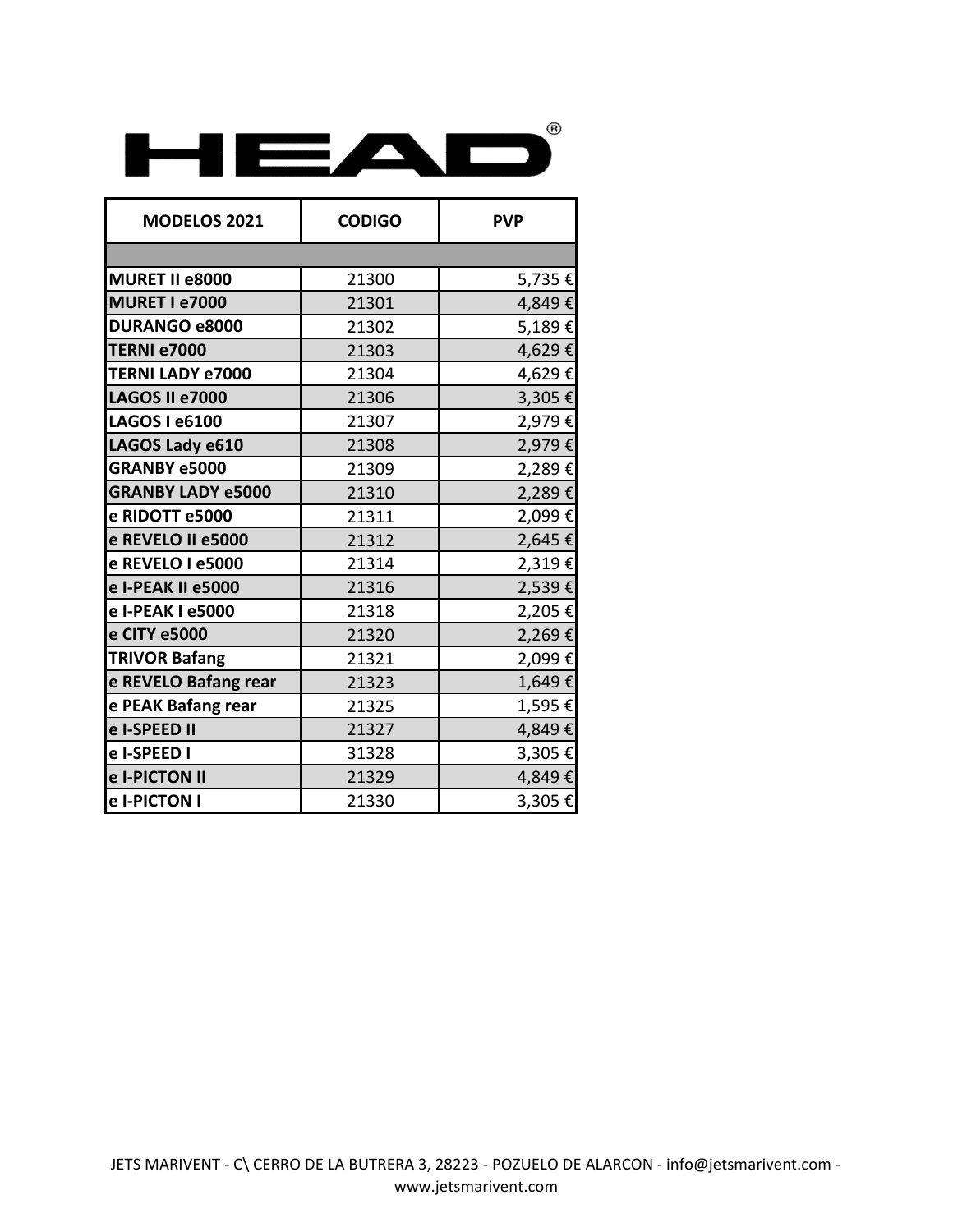| <b>MODELOS 2021</b>    | <b>CODIGO</b> | <b>PVP</b> |  |  |
|------------------------|---------------|------------|--|--|
| <b>FULL SUSP</b>       |               |            |  |  |
| <b>DOWNEY II</b>       | 21100         | 2,979€     |  |  |
| <b>DOWNEY I</b>        | 21101         | 2,539€     |  |  |
| <b>ADAPT EDGE TEAM</b> | 21102         | 4,899€     |  |  |
| <b>ADAPT EDGE III</b>  | 21103         | 5,145€     |  |  |
| <b>ADAPT EDGE II</b>   | 21104         | 3,639€     |  |  |
| <b>ADAPT EDGE I</b>    | 21105         | 2,425€     |  |  |
| <b>CARBONO</b>         |               |            |  |  |
| <b>TRENTON V</b>       | 21100         | 5,189€     |  |  |
| <b>TRENTON IV</b>      | 21101         | 3,089€     |  |  |
| <b>TRENTON III</b>     | 21102         | 2,539€     |  |  |
| <b>TRENTON II</b>      | 21103         | 2,099€     |  |  |
| <b>TRENTON I</b>       | 21104         | 1,765€     |  |  |
| <b>ALUMINIO</b>        |               |            |  |  |
| X - RUBI V             | 21105         | 1,539€     |  |  |
| <b>X - RUBI IV</b>     | 21106         | 1,289€     |  |  |
| X - RUBI III           | 21107         | 1,165€     |  |  |
| X - RUBI II            | 21108         | 935€       |  |  |
| X - RUBI I             | 21109         | 775€       |  |  |
| <b>GRANGER</b>         | 21110         | 629€       |  |  |
| <b>TROY II</b>         | 21111         | 535€       |  |  |
| <b>TROY I</b>          | 21112         | 505€       |  |  |
| <b>LADY</b>            |               |            |  |  |
| <b>ADAPT EDGE LADY</b> | 21200         | 2,799€     |  |  |
| <b>TRENTON LADY</b>    | 21201         | 1,765€     |  |  |
| <b>X - RUBI LADY</b>   | 21202 / 21203 | 935€       |  |  |
| <b>GRANGER LADY</b>    | 21204         | 629€       |  |  |
| <b>TACOMA II</b>       | 21205         | 629€       |  |  |
| <b>TACOMA I</b>        | 21206         | 439€       |  |  |